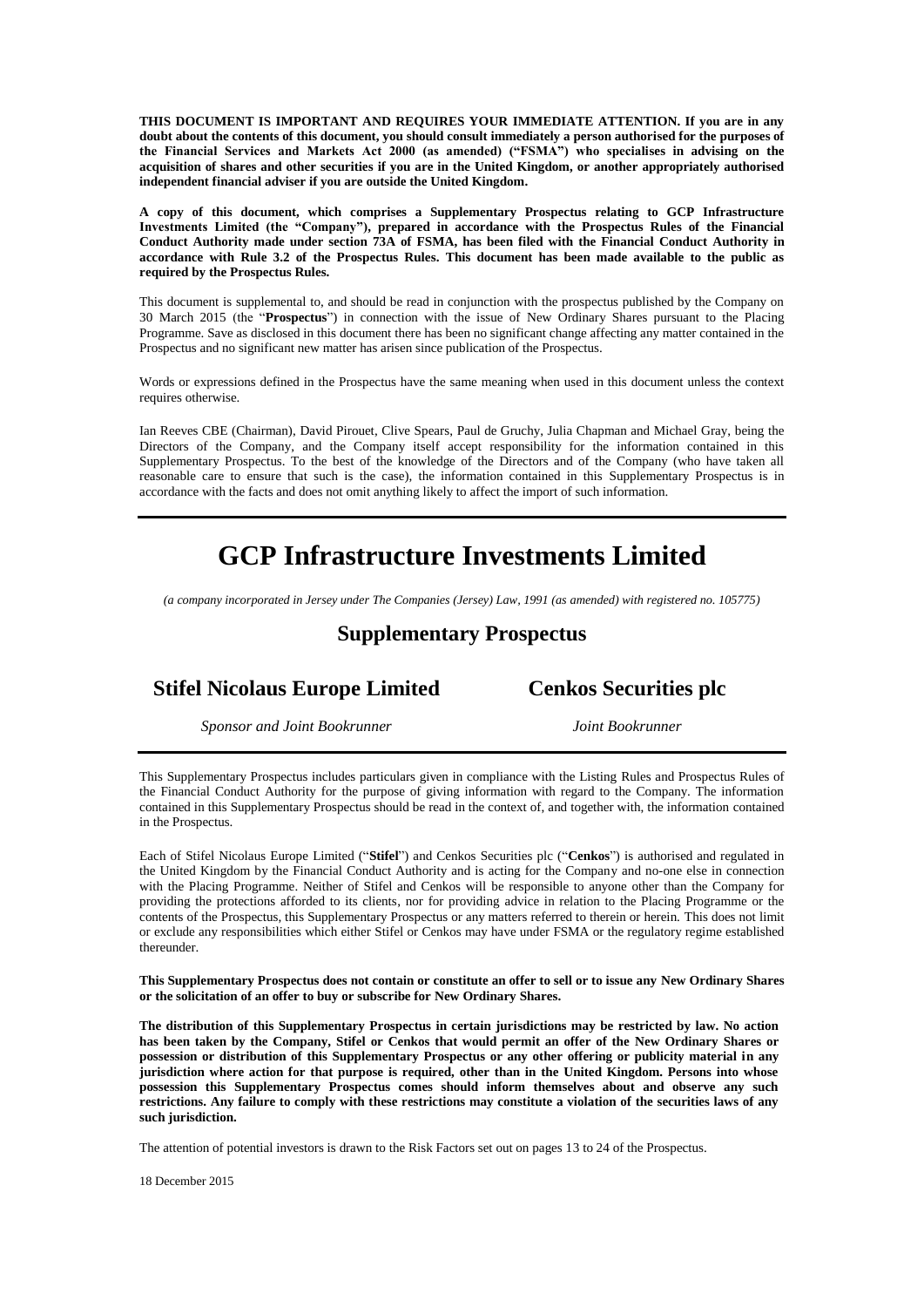#### 1 **PURPOSE OF SUPPLEMENTARY PROSPECTUS**

This document constitutes a Supplementary Prospectus required under Prospectus Rule 3.4.1 and is being published to note significant new factors relating to the information included in the Prospectus. On 18 December 2015 the Company published its annual report for the year to 30 September 2015 (the "**Annual Report**"), which constitutes a significant new factor relating to financial information and to disclosure regarding capitalisation and indebtedness contained in the Prospectus.

### 2 **UPDATE TO THE SUMMARY**

B.7 of the Summary on pages 2 to 5 of the Prospectus is updated as follows:

| <b>Section B – The Company</b> |                                                                                                                                          |                                                           |                                                                                                                                                                                                                                                                                            |  |
|--------------------------------|------------------------------------------------------------------------------------------------------------------------------------------|-----------------------------------------------------------|--------------------------------------------------------------------------------------------------------------------------------------------------------------------------------------------------------------------------------------------------------------------------------------------|--|
| B.7                            | <b>Selected historical</b><br>key financial<br>information and<br>significant change<br>2015.<br>to the Company's<br>financial condition |                                                           | Selected historical key financial information of the Company as at 30<br>September 2015 is set out below. The information has been extracted<br>without material adjustment from the audited consolidated financial<br>statements of the Company for the financial year ended 30 September |  |
|                                | and operating<br>results                                                                                                                 | Group<br>As at 30 September 2015                          |                                                                                                                                                                                                                                                                                            |  |
|                                |                                                                                                                                          |                                                           | £'000                                                                                                                                                                                                                                                                                      |  |
|                                |                                                                                                                                          | <b>Assets</b>                                             |                                                                                                                                                                                                                                                                                            |  |
|                                |                                                                                                                                          | Cash and cash equivalents                                 | 4,906                                                                                                                                                                                                                                                                                      |  |
|                                |                                                                                                                                          | Amounts held on Security<br>Account                       | 1,230                                                                                                                                                                                                                                                                                      |  |
|                                |                                                                                                                                          | Other receivables and<br>prepayments                      | 49                                                                                                                                                                                                                                                                                         |  |
|                                |                                                                                                                                          | Financial assets at fair value<br>through profit and loss | 657,730                                                                                                                                                                                                                                                                                    |  |
|                                |                                                                                                                                          | <b>Total assets</b>                                       | 663,915                                                                                                                                                                                                                                                                                    |  |
|                                |                                                                                                                                          | <b>Liabilities</b>                                        |                                                                                                                                                                                                                                                                                            |  |
|                                |                                                                                                                                          | Other payables and accrued<br>expenses                    | (2,018)                                                                                                                                                                                                                                                                                    |  |
|                                |                                                                                                                                          | Amounts held on Security<br>Account                       | (1,230)                                                                                                                                                                                                                                                                                    |  |
|                                |                                                                                                                                          | <b>Borrowings</b>                                         | (41, 123)                                                                                                                                                                                                                                                                                  |  |
|                                |                                                                                                                                          | <b>Total liabilities</b>                                  | (44, 371)                                                                                                                                                                                                                                                                                  |  |
|                                |                                                                                                                                          | Net assets                                                | 619,544                                                                                                                                                                                                                                                                                    |  |
|                                |                                                                                                                                          | for calculating its monthly published net asset value.    | Detailed below are the adjusted Net Asset Values attributable to the<br>holders of Ordinary Shares as at the relevant date as calculated in<br>accordance with the Company's policies as described in the Prospectus                                                                       |  |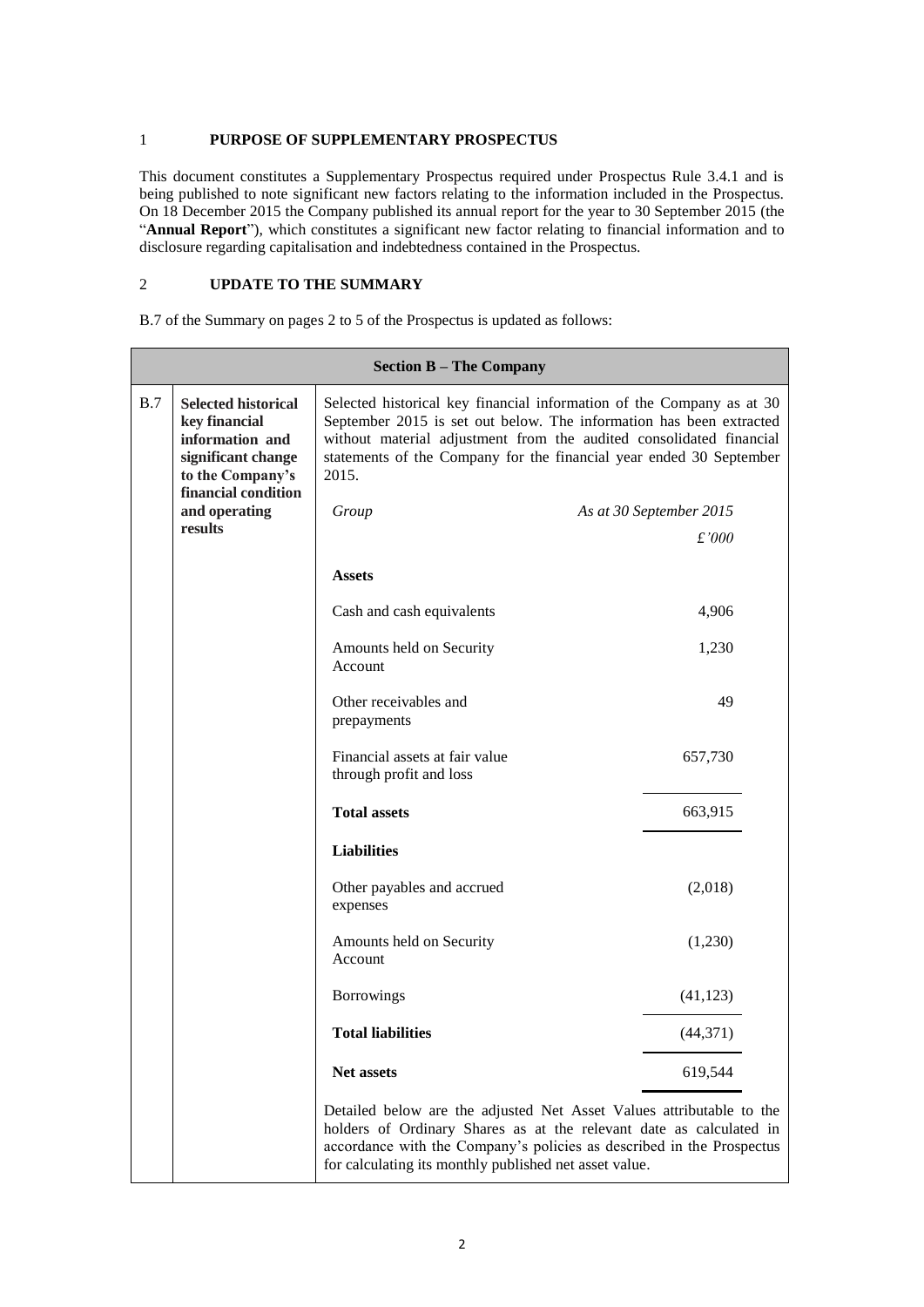| <b>Section B - The Company</b> |                                                                                                                              |                                                                                                                                                                                                                                                                                                                                                                                                                                                                                                                                                                                                                                                                                                                                                                                                     |  |  |
|--------------------------------|------------------------------------------------------------------------------------------------------------------------------|-----------------------------------------------------------------------------------------------------------------------------------------------------------------------------------------------------------------------------------------------------------------------------------------------------------------------------------------------------------------------------------------------------------------------------------------------------------------------------------------------------------------------------------------------------------------------------------------------------------------------------------------------------------------------------------------------------------------------------------------------------------------------------------------------------|--|--|
|                                | Period/Year end position                                                                                                     | As at 30 September 2015                                                                                                                                                                                                                                                                                                                                                                                                                                                                                                                                                                                                                                                                                                                                                                             |  |  |
|                                | Net.<br>attributable<br>assets<br>to<br>Ordinary Shares (£'000)                                                              | £619,544                                                                                                                                                                                                                                                                                                                                                                                                                                                                                                                                                                                                                                                                                                                                                                                            |  |  |
|                                | Net Asset Value per Ordinary<br>Share                                                                                        | 107.47p                                                                                                                                                                                                                                                                                                                                                                                                                                                                                                                                                                                                                                                                                                                                                                                             |  |  |
|                                | In addition to information previously disclosed in the Prospectus, since<br>the date of the Prospectus:                      |                                                                                                                                                                                                                                                                                                                                                                                                                                                                                                                                                                                                                                                                                                                                                                                                     |  |  |
|                                | passed away on 2 May 2015;                                                                                                   | Trevor Hunt, a non-executive Director of the Company                                                                                                                                                                                                                                                                                                                                                                                                                                                                                                                                                                                                                                                                                                                                                |  |  |
|                                | the Company carried out two Placings pursuant to the Placing<br>Programme, which raised total gross proceeds of £90 million; |                                                                                                                                                                                                                                                                                                                                                                                                                                                                                                                                                                                                                                                                                                                                                                                                     |  |  |
|                                | £110.1 million;                                                                                                              | the Company made 10 investments during the period totalling                                                                                                                                                                                                                                                                                                                                                                                                                                                                                                                                                                                                                                                                                                                                         |  |  |
|                                | Infrastructure Asset Holdings Limited;                                                                                       | the Company merged with its wholly-owned subsidiary, GCP                                                                                                                                                                                                                                                                                                                                                                                                                                                                                                                                                                                                                                                                                                                                            |  |  |
|                                | appointed to the Board; and                                                                                                  | on 1 October 2015, Julia Chapman and Michael Gray were                                                                                                                                                                                                                                                                                                                                                                                                                                                                                                                                                                                                                                                                                                                                              |  |  |
|                                | Share of 0.27 pence.                                                                                                         | as at 30 November 2015 in light of prevailing market<br>conditions the Valuation Agent reduced the discount rate<br>used to value certain of the Company's PFI and wind<br>investments, resulting in an increase in the Net Asset Value<br>per Ordinary Share of 0.65 pence. The Valuation Agent also<br>increased the discount rate used to value one of the<br>Company's biomass investments due to the underlying<br>project suffering delays in both grid connection and<br>operational ramp up, resulting in a decrease in the Net Asset<br>Value per Ordinary Share of 0.38 pence. The overall impact<br>of these valuation adjustments was a reduction in the<br>weighted average discount rate from 8.31 per cent. to 8.28 per<br>cent. and an increase in the Net Asset Value per Ordinary |  |  |
|                                | by the historical financial information set out above.                                                                       | Save to the extent disclosed above and in the Prospectus, there has been<br>no significant change in the financial condition or operating results of the<br>Group during the period from 1 October 2014 to 30 September 2015 or<br>subsequent to 30 September 2015, being the end of the period covered                                                                                                                                                                                                                                                                                                                                                                                                                                                                                             |  |  |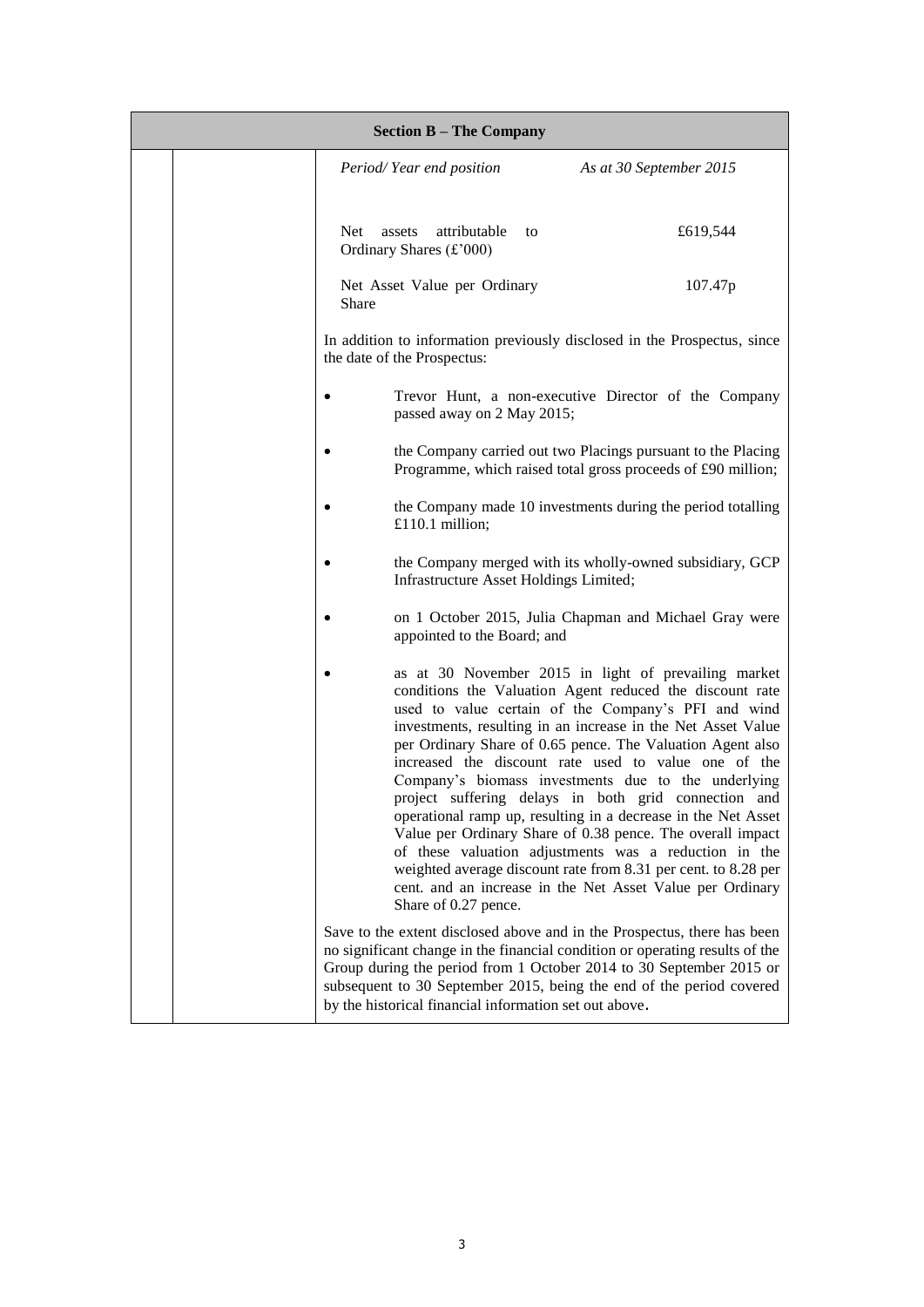#### 3 **UPDATE TO PART 8 (ADDITIONAL INFORMATION ON THE COMPANY), PARAGRAPH 11 (CAPITALISATION AND INDEBTEDNESS)**

| Capitalisation and Indebtedness                                             | As at 30 September<br>2015 |
|-----------------------------------------------------------------------------|----------------------------|
|                                                                             | £'000                      |
| <b>Total current debt</b>                                                   |                            |
| Guaranteed                                                                  |                            |
| Secured                                                                     |                            |
| Unguaranteed/unsecured                                                      | 2,018                      |
| <b>Total current debt</b>                                                   | 2,018                      |
| Total non-current debt (excluding current portion of<br>long-term debt)     |                            |
| Guaranteed                                                                  |                            |
| Secured                                                                     | 42,353                     |
| Unguaranteed/unsecured                                                      |                            |
| <b>Total non-current debt</b>                                               | 42,353                     |
| Shareholders' equity (excludes accumulated retained<br>earnings of £14,436) |                            |
| Share capital                                                               | 5,765                      |
| Share premium                                                               | 599,242                    |
| Other capital reserves                                                      | 101                        |
| Total Shareholders' equity (excludes retained earnings)                     | 605,108                    |

The information on total current debt, total non-current debt and Shareholders' equity set out above has been extracted from the audited consolidated accounts of the Company for the financial year ended 30 September 2015. The total secured non-current debt includes unamortised costs related to the establishment of the relevant facilities. The gross amount of outstanding debt at the reporting date was £42.83 million. Shareholders' equity excludes accumulated retained earnings of £14,436.

|                                                                  | As at 30 September |
|------------------------------------------------------------------|--------------------|
|                                                                  | 2015               |
|                                                                  | £'000              |
| Net indebtedness                                                 |                    |
| A. Cash                                                          | 4,906              |
| B. Cash equivalent – amounts held on security account            | 1,230              |
| C. Trading securities                                            |                    |
| D. Liquidity $(A+B+C)$                                           | 6,136              |
| E. Current financial receivables                                 | 49                 |
| F. Current bank debt                                             |                    |
| G. Current proportion of non-current debt                        |                    |
| H. Other current financial debt                                  | 2,018              |
| I. Current financial debt $(F+G+H)$                              | 2,018              |
| <b>J.</b> Net current financial indebtedness/(resources) (I-E-D) | (4,167)            |
| K. Non-current bank loans                                        | 41,123             |

4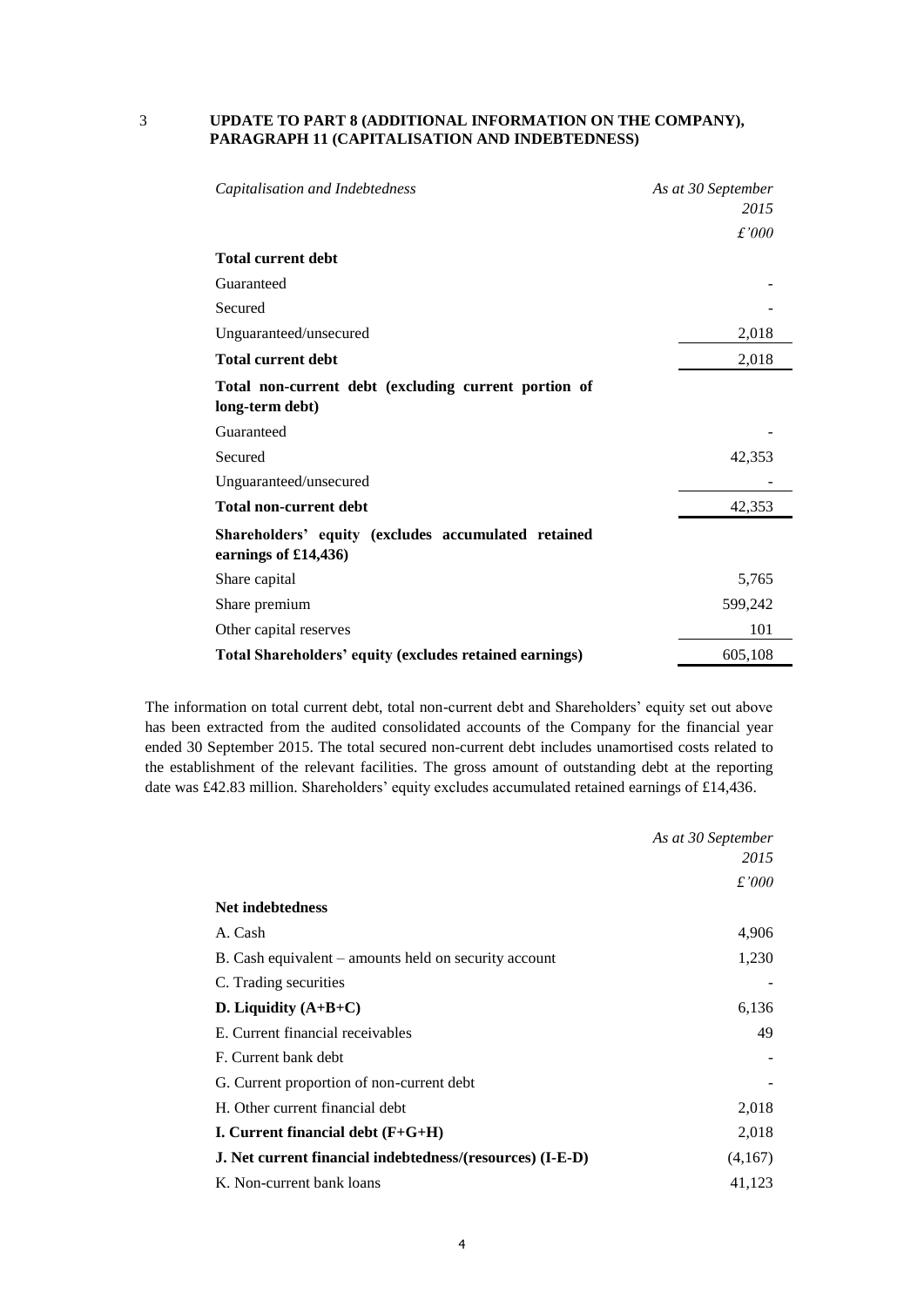| L. Bonds issued                                   |        |
|---------------------------------------------------|--------|
| M. Other non-current loans                        | 1.230  |
| N. Non-current financial indebtedness $(K+L+M)$   | 42.353 |
| O. Net financial indebtedness/(resources) $(J+N)$ | 38.186 |

There is no indirect or contingent indebtedness. The information set out above has been extracted from the audited consolidated accounts of the Company for the financial year ended 30 September 2015.

#### 4 **UPDATE TO PART 9 (FINANCIAL INFORMATION ON THE COMPANY)**

#### **Audited consolidated financial statements of the Company for the financial year ended 30 September 2015**

The audited consolidated financial statements of the Company for the financial year ended 30 September 2015 have been prepared in accordance with International Financial Reporting Standards and have been submitted to the National Storage Mechanism and are available for inspection at http://www.morningstar.co.uk/uk/NSM and are incorporated into this document by reference.

The audited consolidated financial statements of the Company for the financial year ended 30 September 2015 (which have been incorporated in this document by reference), include, on the pages specified in the table below, the following information:

| Nature of information                    | For the year   |
|------------------------------------------|----------------|
|                                          | ended 30       |
|                                          | September 2015 |
|                                          | Page $No(s)$   |
| <b>Statement of Comprehensive Income</b> | 62             |
| <b>Statement of Financial Position</b>   | 63             |
| <b>Statement of Changes in Equity</b>    | 64             |
| <b>Statement of Cash Flows</b>           | 65             |
| <b>Significant Accounting policies</b>   | $66 - 71$      |
| Notes to the Financial Statements        | $66 - 86$      |
| Independent Auditor's Report             | $56 - 61$      |
| Chairman's Statement                     | $4 - 8$        |
| Introduction                             | $1 - 9$        |
| Strategic Report                         | $10 - 35$      |
| Directors' Report                        | $52 - 54$      |
| <b>Remuneration Report</b>               | $49 - 51$      |
| Corporate Governance Statement           | $38 - 43$      |
| <b>Audit Committee Report</b>            | $44 - 46$      |

Any statement contained in the audited consolidated financial statements of the Company for the financial year ended 30 September 2015 which are deemed to be incorporated by reference herein, shall be deemed to be modified or superseded for the purpose of this document to the extent that a statement contained herein (or in a later document which is incorporated by reference herein) modifies or supersedes such earlier statement (whether expressly, by implication or otherwise). Any statement so modified or superseded shall not be deemed, except as so modified or superseded, to constitute a part of this document.